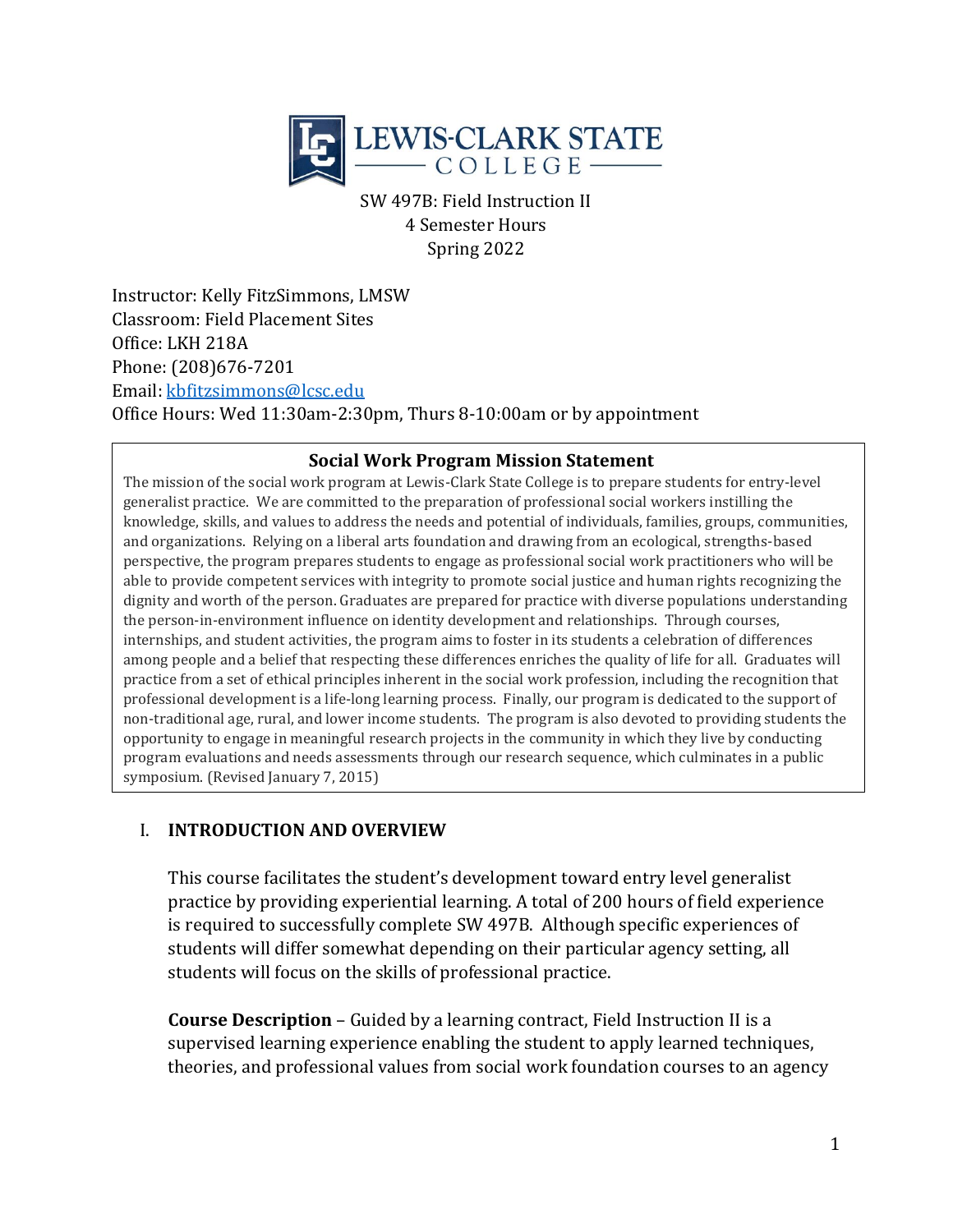setting. Field Instruction II focuses on supervised social work practice in a human service agency.

Enrollment is limited to students admitted to the BSW Program. Pre-requisite: SW497A, SW498A, SW443, and SW499A. Concurrent enrollment: SW498B, SW49B, and SW480.

This course facilitates the student's development toward entry-level generalist practice by providing experiential learning of beginning level practice. A total of 200 hours of field experience is required to successfully complete SW497B. Although specific experiences of students will differ somewhat depending on their particular agency setting, all students will focus on the skills of professional practice. Field instruction involves direct instruction offered by an agency-based field instructor. Therefore, the specific learning experiences offered to students will be tailored somewhat to the resources of the agency as well as the needs of the student.

### *Responsibilities of the social work student:*

Explicit responsibilities and related instructions are found in the Field Instruction Manual. Please re-read the manual in its entirety before re-entering your placement after the winter break. If there are any questions, please address them immediately.

### II. **PURPOSE OF THE COURSE IN THE CURRICULUM**

The profession of the social work has long recognized the importance of providing instruction in the field which includes an application of the skills and theories taught in the classroom. This course provides students an opportunity to begin the practice of professional social work in a controlled and planned setting.

## **EPAS COMPETENCIES AND PRACTICE BEHAVIORS (EXPECTED LEARNING OUTCOMES) MET IN COURSE**

The Council on Social Work Education sets educational standards for all accredited social work programs. The 2015 Educational and Policy Accreditation Standards (EPAS) established 9 Core Competencies that social work students are expected to meet upon graduation from an accredited BSW Program. As a result of the focus on competency-based education, the faculty has identified within the LCSC curriculum where the Core Competencies and Practice Behaviors are addressed and measured. In senior seminar, during the course of the full year, students will demonstrate an understanding of each of the core competencies as outlined below. Please note that the Practice Behaviors are linked to the Course Objectives and Assignments.

### **Competency 1: Demonstrate Ethical and Professional Behavior.**

Social Workers: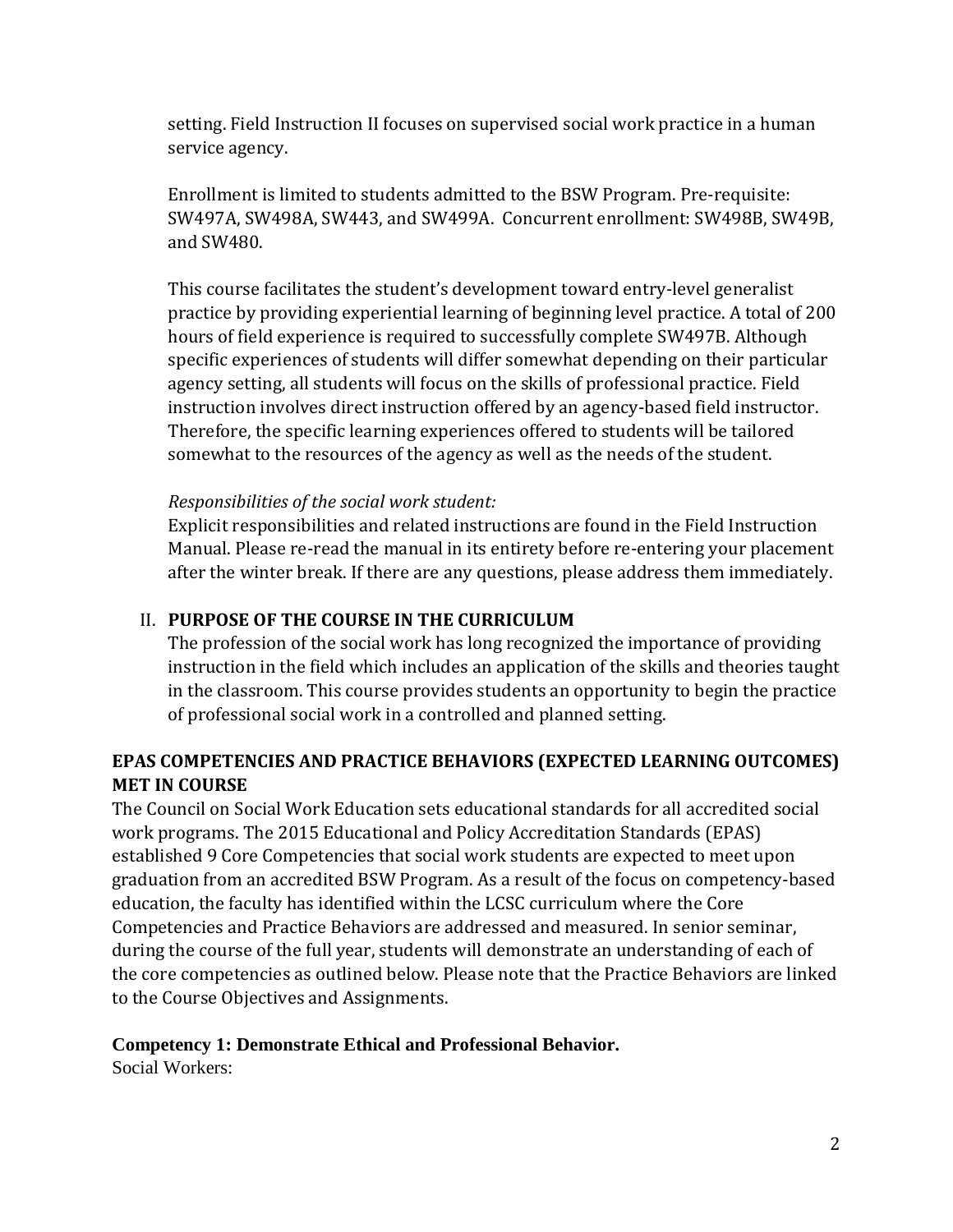make ethical decisions by applying the standards of the NASW Code of Ethics, relevant laws and regulations, models for ethical decision-making, ethical conduct of research, and additional codes of ethics as appropriate to context (1.1);

use reflections and self-regulation to manage personal values and maintain professionalism in practice situations (1.2);

demonstrate professional demeanor in behavior; appearance; and oral, written, and electronic communication (1.3);

use technology ethically and appropriately to facilitate practice outcomes (1.4); and use supervision and consultation to guide professional judgment and behavior (1.5).

#### **Competency 2: Engage Diversity and Difference in practice**

Social Workers:

apply and communicate understanding of the importance of diversity and difference in shaping life experiences in practice at the micro, mezzo, and macro levels (2.1); present themselves as learners and engage clients and constituencies as expert of their

own experiences (2.2); and

apply self-awareness and self-regulation to manage the influence of personal biases and values in working with diverse clients and constituencies (2.3).

### **Competency 3: Advance Human Rights and Social, Economic, and Environmental Justice** Social workers:

apply their understanding of social, economic, and environmental justice to advocate for human rights at the individual and system levels (3.1); and

engage in practices that advance social, economic, and environmental justice (3.2).

### **Competency 4: Engage in Practice-informed Research and Research-informed Practice** Social workers:

use practice experience and theory to inform scientific inquiry and research (4.1); apply critical thinking to engage in analysis of quantitative and qualitative research methods and research findings (4.2); and

use and translate research evidence to inform and improve practice, policy, and service delivery  $(4.3)$ .

### **Competency 5: Engage in Policy Practice**

Social workers:

identify social policy at the local, state, and federal level that impacts well-being, service delivery, and access to social services (5.1);

assess how social welfare and economic policies impact the delivery of and access to social services (5.2); and

apply critical thinking to analyze, formulate, and advocate for policies that advance human rights and social, economic, and environmental justice (5.3).

# **Competency 6: Engage with Individuals, Families, Groups, Organizations, and Communities**

Social workers:

apply knowledge of human behavior and the social environment, person-in-environment, and other multidisciplinary theoretical frameworks to engage with clients and constituencies (6.1); and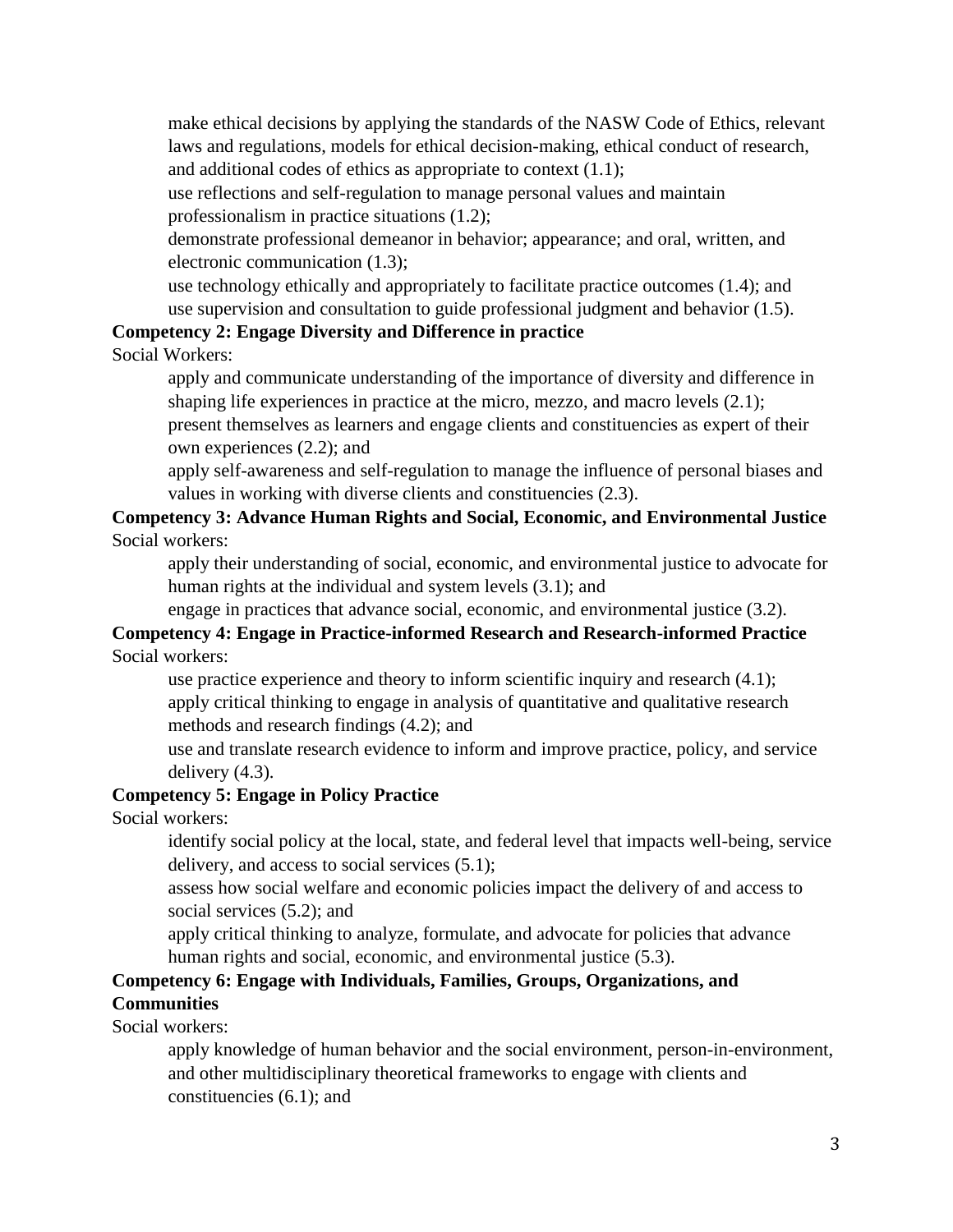use empathy, reflection, and interpersonal skills to effectively engage diverse clients and constituencies (6.2).

### **Competency 7: Assess Individuals, Families, Groups, Organizations, and Communities** Social workers:

collect and organize data, and apply critical thinking to interpret information from clients and constituencies 7.1);

apply knowledge of human behavior and the social environment, person-in-environment, and other multidisciplinary theoretical frameworks in the analysis of assessment data from clients and constituencies (7.2);

develop mutually agreed-on intervention goals and objectives based on the critical assessment of strengths, needs, and challenges within clients and constituencies (7.3); and select appropriate intervention strategies based on the assessment, research knowledge, and values and preferences of clients and constituencies (7.4).

# **Competency 8: Intervene with Individuals, Families, Groups, Organizations, and Communities**

Social workers:

apply knowledge of human behavior and the social environment, person-in-environment, and other multidisciplinary theoretical frameworks in interventions with clients and constituencies (8.1);

use inter-professional collaboration as appropriate to achieve beneficial practice outcomes (8.2);

negotiate, mediate, and advocate with and on behalf of diverse clients and constituencies (8.3); and

facilitate effective transitions and endings that advance mutually agreed-on goals (8.4).

# **Competency 9: Evaluate Practice with Individuals, Families, Groups, Organizations, and Communities**

Social workers:

select and use appropriate methods for evaluation of outcomes (9.1);

apply knowledge of human behavior and the social environment, person-in-environment, and other multidisciplinary theoretical frameworks in the evaluation of outcomes (9.2); critically analyze, monitor, and evaluate intervention and program processes and outcomes (9.3); and

apply evaluation findings to improve practice effectiveness at the micro, mezzo, and macro levels  $(9.4)$ .

III.

**Course Objectives:** Upon completion of this course, students should be able to:

- A. Integrate theoretical learning practice: EPAS 2.1.7
- B. Develop and integrate into practice the personal characteristics associated with the social work profession: empathy, objectivity, acceptance, genuineness, non-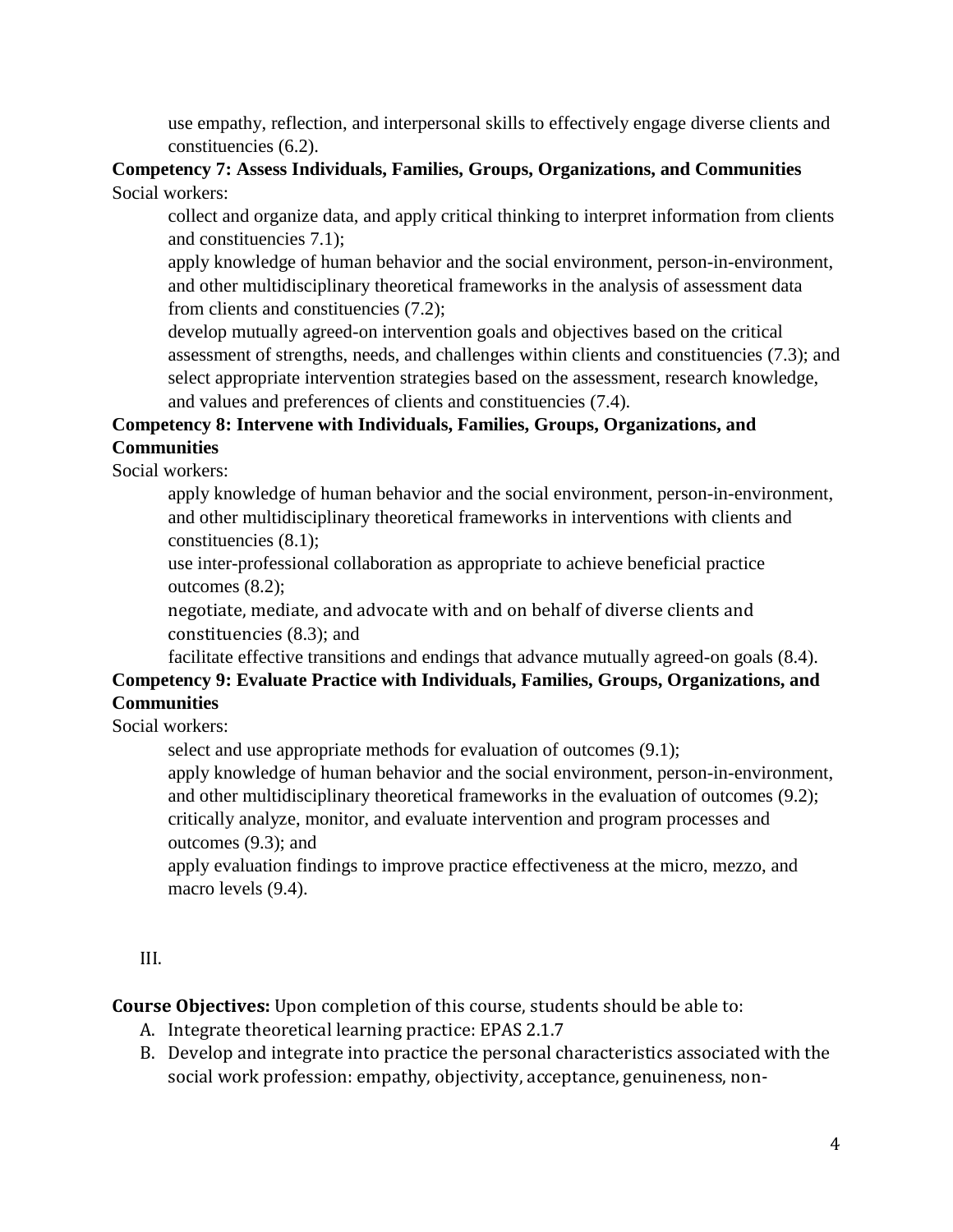judgmental attitudes, respect for individual differences, and belief in selfdetermination; EPAS 2.1.5

- C. Develop an understanding of one's own values and ethics and their influence in working with populations at risk: EPAS 2.1.2
- D. Provision of experiential assessment and evaluation of the student's development in the process of becoming an entry-level generalist practitioner; EPAS 2.1.3
- E. Demonstrate the preparation for practice as a beginning generalist social worker; EPAS 2.1.10
- F. Experiences in the following areas:
	- 1. Work within the structure and function of agency and community delivery systems; EPAS 2.1.2
	- 2. Develop worker-client relationships; EPAS 2.1.10
	- 3. Interviewing, assessing, planning intervention, implanting intervention, evaluation, termination and follow-up; EPAS 2.1.10
	- 4. Knowledge of community resources and how to employ and integrate them in practice; EPAS 2.1.4
	- 5. Community and political relationships within the community social service systems; EPAS 2.1.9
	- 6. Analyzing and using organizational policies, procedures, communication systems, etc.; EPAS 2.1.8
	- 7. Case recording and/or other technical writing such as grant applications community needs assessments, court reports, legislative background documents, etc.; EPAS 2.1.10
	- 8. Program evaluation to assess program effectiveness and evaluate client progress in one's own practice in relation to professional social work standards (e.g., process recording); EPAS 2.1.6
	- 9. The educational supervisory relationship and appropriately using that relationship for personal and professional growth; EPAS 2.1.1
	- 10. Apply guidelines for ethical decision making; EPAS 2.1.2
	- 11. Obtain more thorough knowledge of client base; EPAS 2.1.9

# IV. **TEXTS AND REQUIRED READING**

- Field Instruction Manual This manual is available on-line (click on "field manual" on the following link: [http://www.lcsc.edu/social-sciences/programs/social](http://www.lcsc.edu/social-sciences/programs/social-work/field-education/)[work/field-education/](http://www.lcsc.edu/social-sciences/programs/social-work/field-education/)
- NASW. (2008) Code of ethics of the national association of social workers. Available online: [www.naswdc.org/pubs/code/doce.asp,](http://www.naswdc.org/pubs/code/doce.asp) or may be purchased from Lewiston SOSW for \$5.00.

# V. **TEACHING METHODS/CLASS CLIMATE**

This course integrates the knowledge base and learning experiences of the total social work program. The course is taught primarily in tutorial fashion.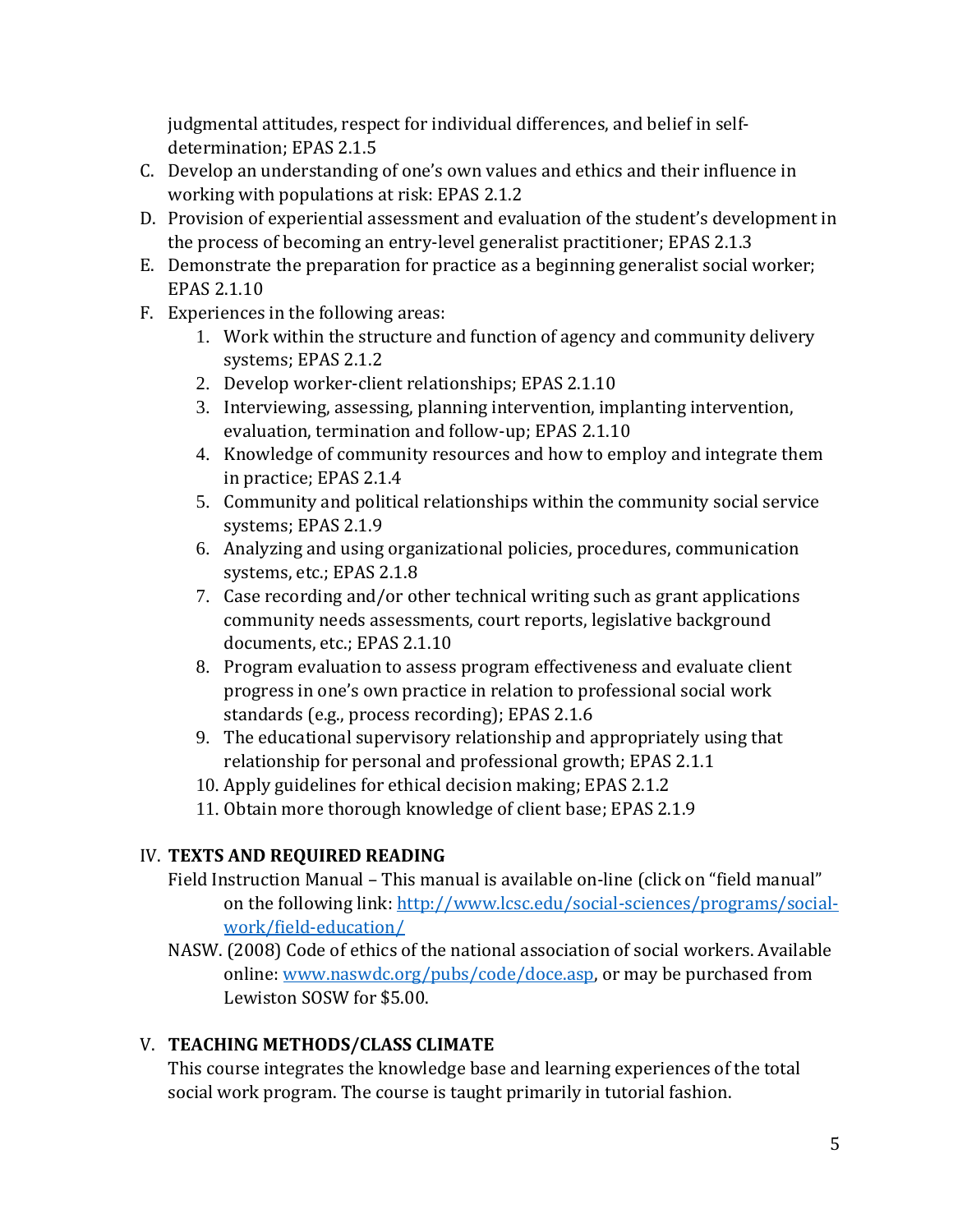Students in a professional program should conduct themselves as professionals. It is not acceptable to be late for field instruction except in unusual circumstances. Frequent lateness or other unprofessional class conduct is likely to result in a lowered grade.

*Shared Client and Agency Information:* In the classroom, students and professors will occasionally discuss clients and agencies. In these discussions, it is expected that information about clients and agencies should be disguised or eliminated if clients could be identified and that this information is to be held in confidence within the bounds of the Code of Ethics. You must disguise the identity of clients in written assignments including changing the name of the client.

#### VI. **CLASS ASSIGNMENTS AND GRADING PROCEDURES**

#### **Grading Procedures**

Field Instruction is graded Pass/Fail (P/F). The grade will be determined by the Field Liaison with input from the student's Agency Field Instructor informed by the SWAC: Field/Practicum Placement Assessment Instrument (FPPAI) at Endpoint.

#### **Academic Honesty and Plagiarism\*\***

Part of the mission of Lewis-Clark State College is to educate students to be ethical. Students share with the faculty the responsibility for academic honesty and integrity. The college expects its students to do their own academic work. In addition, it expects active participation and equitable contributions of students involved in group assignments. Violation of the Academic Integrity Statement, in whole or part, could result in an "F" grade for the course. The following acts of academic dishonesty are not acceptable:

\* Cheating: using or attempting to use unauthorized materials, information, or study aids in any academic exercise (e.g., an exam).

\* Fabrication: unauthorized falsification or invention of any information or citation in an academic exercise (e.g., a paper reference).

\* Plagiarism: representing the words or ideas of another as one's own in any academic exercise (e.g., failing to cite references appropriately or taking verbatim from another source).

\* Facilitating academic dishonesty: helping or attempting to help another to commit academic dishonesty (e.g., allowing another to copy from your test or use your work).

**\*\* In addition to action by the professor, all incidents will be reported to Student Affairs.**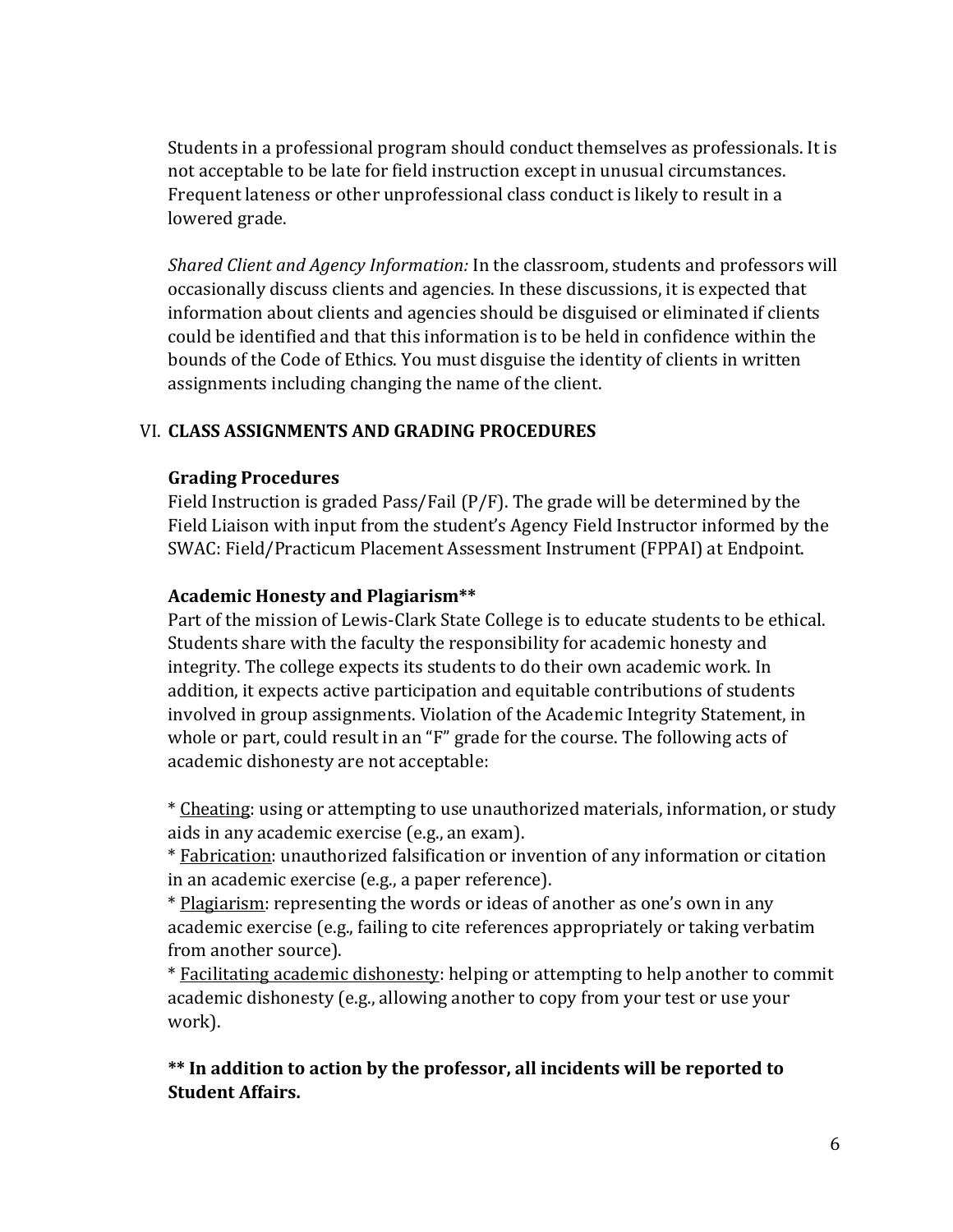### **Professional Writing Standards**

All printed work submitted to this professor should be prepared at a college standard of professional editing in accordance with the Publication Manual of the American Psychological Association (6<sup>th</sup> Ed.)<sup>\*</sup>. Therefore, allow sufficient preparation time for proofreading and correction to typos, misspellings, and grammatical errors.

The reason for this expectation is that the professionals are often judged based upon the quality of their written work. Carelessness in spelling and editing suggests that there will also be mistakes in the substance of the work. Therefore, written work, which has misspellings and other editing problems, will be graded down on this basis alone.

**Note:** If you need help with your writing skills, the Writing Center (792-2433) may be able to assist you in improving them. As you are in CDA, they accept work via e-mail, [writinglab@lcmail.lcsc.edu](mailto:writinglab@lcmail.lcsc.edu). Many have found this extremely helpful. The efforts you make will help you with your courses at LCSC as well as throughout your professional career because you will continue to be judged by other professionals on the basis or your written work.

**The instructor reserves the right to waive one or more of the policies listed above in rare, but special circumstances.**

#### VII.**REQUIREMENTS OF INTERNSHIP**

FIELD DOCUMENTATION/PROFESSIONAL BEHAVIOR

Professional behaviors include attendance, punctuality, professional interaction with peers and instructor, in addition to other considerations.

Documentation includes:

- 1. **Time sheets** due the first week of the following month. Submitted to Canvas with student and supervisor signatures.
- 2. **Learning Contract** updated by the second week of the Spring Semester. Submitted electronically to Canvas with student and supervisor signatures.
- 3. **Social Work Assessment of Competencies (SWAC)** to be completed at endpoint.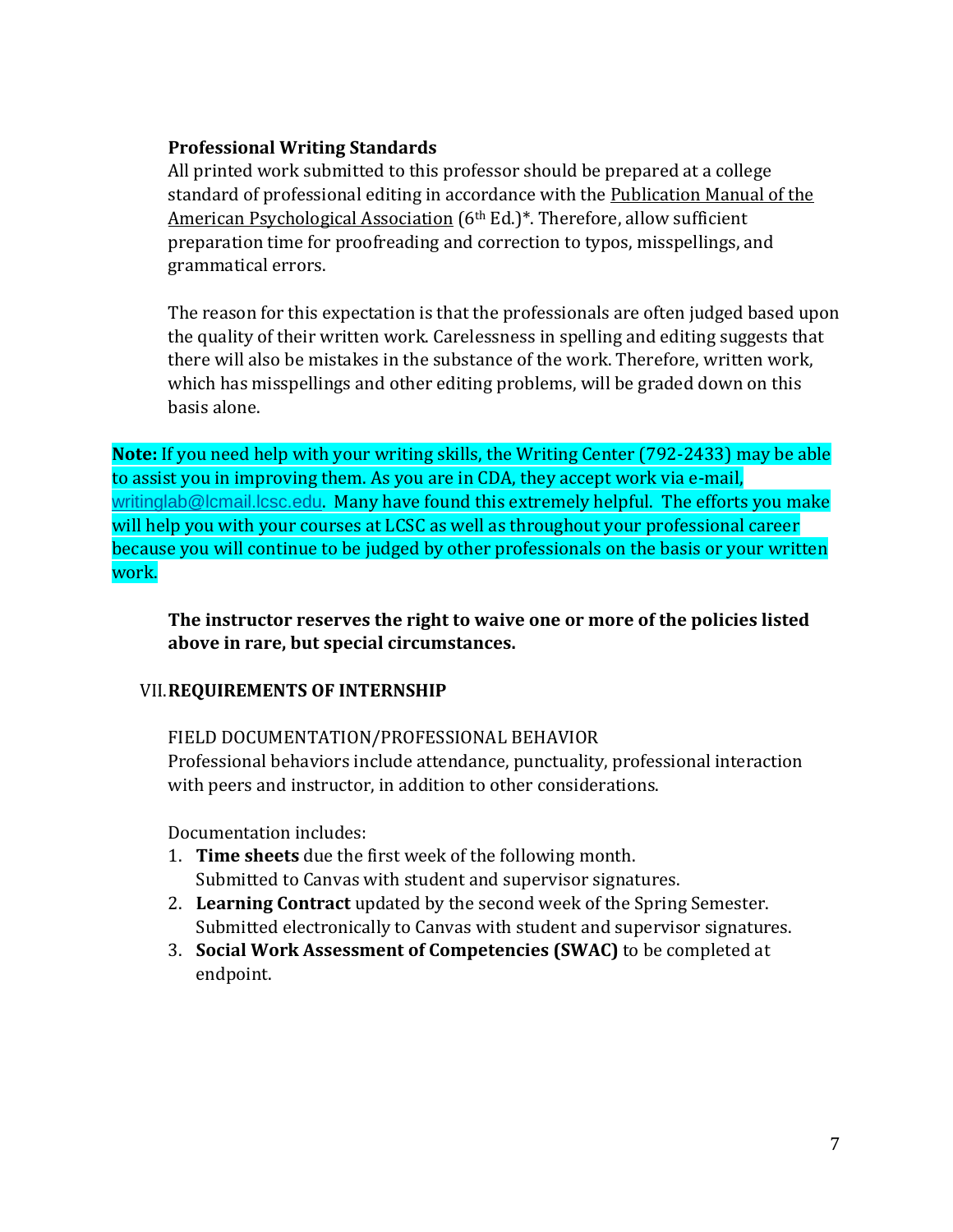**Important Dates:**

**January 27 -- (Week 2)** Update to Learning Contract due

**March 7-11** – **(Week 8)** Mid-term Agency field visits/phone calls

**May 2-6** – **(Week 15)** End of semester Agency field visits and evaluation

**May 13** – **(Week 16)** All field documentation is DUE; time sheets, evaluations, etc.

### VIII. **DESCRIPTIVE MATERIAL REGARDING REQUIRED PAPERWORK**

- A. Time Sheets: Time spent at the agency should be documented by the student at the end of each day and recorded to the nearest half-hour. It is the student's responsibility to ensure him/her and their AFI sign off and submit to Canvas by the first week of the following month.
- B. Learning Contract: Immediately upon beginning the internship the student and their AFI should update the Learning Contract to make it relevant and meaningful for the spring semester. It is primarily the student's responsibility to complete this document with the input and approval of the AFI. This is to be signed off by the student and AFI by the 2<sup>nd</sup> week of the semester.
- C. End of semester Endpoint Evaluation: SWAC (Social Work Assessment of Competencies): to be completed by the AFI with the student at Endpoint (end of spring semester).
- D. **FINAL EXAMINATION POLICY:** A final exam will not be given.

# **LEWIS-CLARK STATE COLLEGE Syllabus Addendum**

#### **Consumer Information**

In 2008, the federal government required all post-secondary institutions offering federal financial aid programs to provide key data to both prospective and current students. To comply with this requirement, Lewis-Clark State College has developed a consumer information page, which may be accessed at [www.lcsc.edu/consumer-information/](http://www.lcsc.edu/consumer-information/)

#### **Disability Accommodations**

Students requiring special accommodations or course adaptations due to a disability and/or a health-related issue should consult their course instructors and the LCSC Student Counseling Center immediately (RCH 111, 792-2211). Official documentation may be required in order to provide an accommodation and/or adaptation.

#### **Student Rights and Responsibilities**

Students have the responsibility for knowing their program requirements, course requirements, and other information associated with their enrollment at LCSC. Students should review the LCSC General Catalog [\(http://webdev.lcsc.edu/catalog](http://webdev.lcsc.edu/catalog) and the LCSC Student Handbook [\(www.lcsc.edu/media/2157659/Student-](http://www.lcsc.edu/media/2157659/Student-Handbook.pdf)[Handbook.pdf](http://www.lcsc.edu/media/2157659/Student-Handbook.pdf) or [www.lcsc.edu/student-affairs/student-rights-and-responsibilities/\)](http://www.lcsc.edu/student-affairs/student-rights-and-responsibilities/) for more information.

**Accidents/Student Insurance**